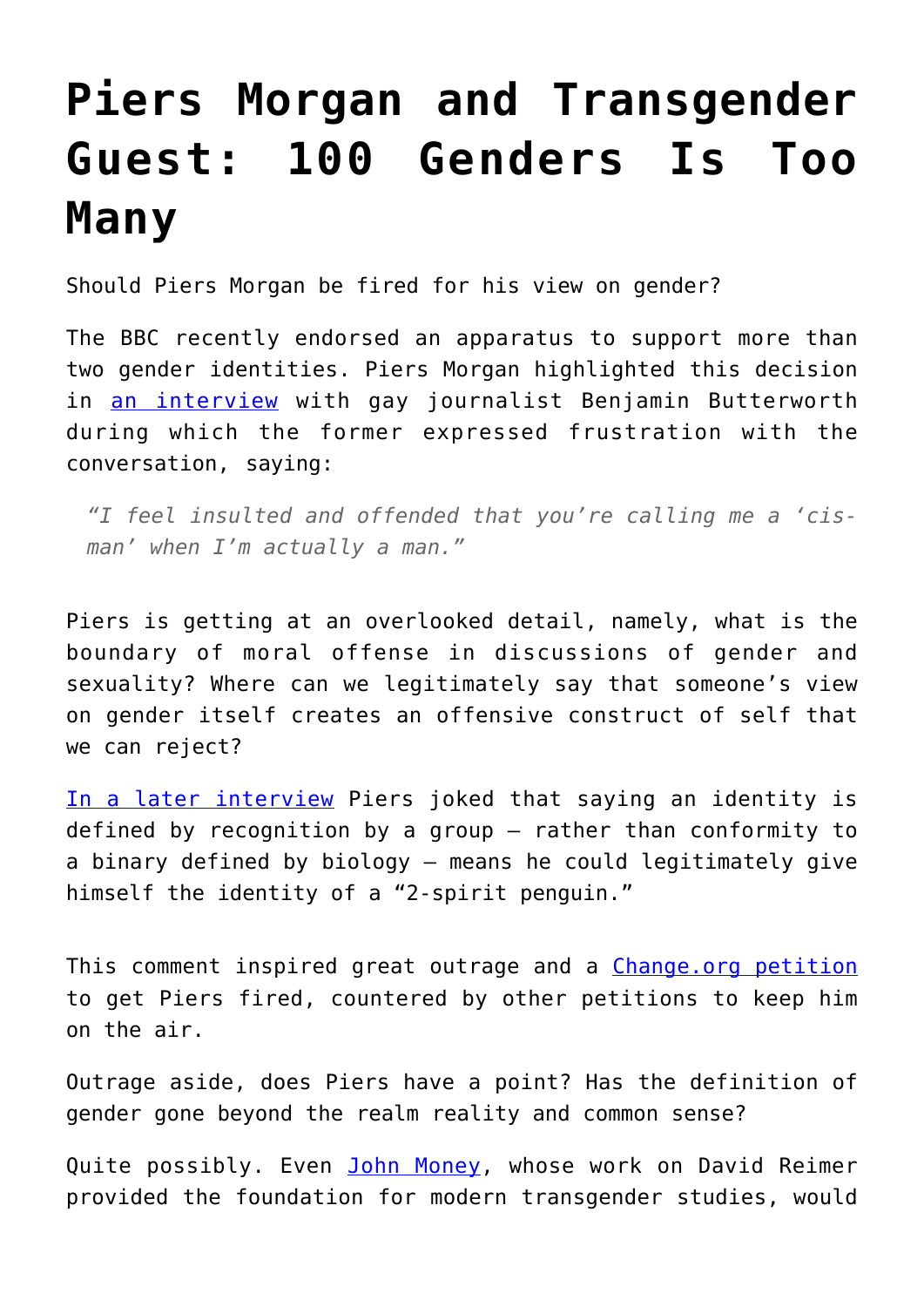never have imagined the blossoming of his field into so many genders. To quote Piers again:

*"You want me to respect all those 100 genders, however ludicrous some of them are. But you have zero respect for my right to identify myself in any way I see fit."*

In the [same interview](https://www.youtube.com/watch?v=C1roM98Dass) India/Jonathan Willoughby, a transgender guest, sided with Piers Morgan, expressing anger at those who, like Benjamin Butterworth, desire to see Morgan fired over his politically incorrect comments:

*"Transgender now has become something completely different. Transgender now is about floating about in the middle, no commitment, you pick and choose who you want to be. And with the greatest respect I don't need any gay people coming in to represent me, because I'm trans. It's not the same as being gay. And if you're saying that, you know, this is making a mockery of gender, well what's your views on drag? I find drag far more offensive than anything that Piers says. Drag is, no but drag is gay men dressing up as women in a flamboyant way – exaggerated mannerisms – they're mocking gender!"*

[The internal conflict among the LGBTQ coalition was a recent](https://www.intellectualtakeout.org/article/dave-chappelle-and-public-thirst-sticks-and-stones) [topic](https://www.intellectualtakeout.org/article/dave-chappelle-and-public-thirst-sticks-and-stones) in Dave Chappelle's Netflix special, "Sticks & Stones." But India/Jonathan Willoughby is revealing a lesser known conflict, namely, the one between transgenders on how to define legitimate participation in gender identity.

There seems to be a break among those advocating for the importance of gender identity as a psychological construct. They have trouble agreeing about which components of a gendered person [overlap with or diverge](https://www.intellectualtakeout.org/article/transgender-ideology-riddled-contradictions-here-are-big-ones) from biological sex characteristics.

Biological self can be mismatched with gender identity, with